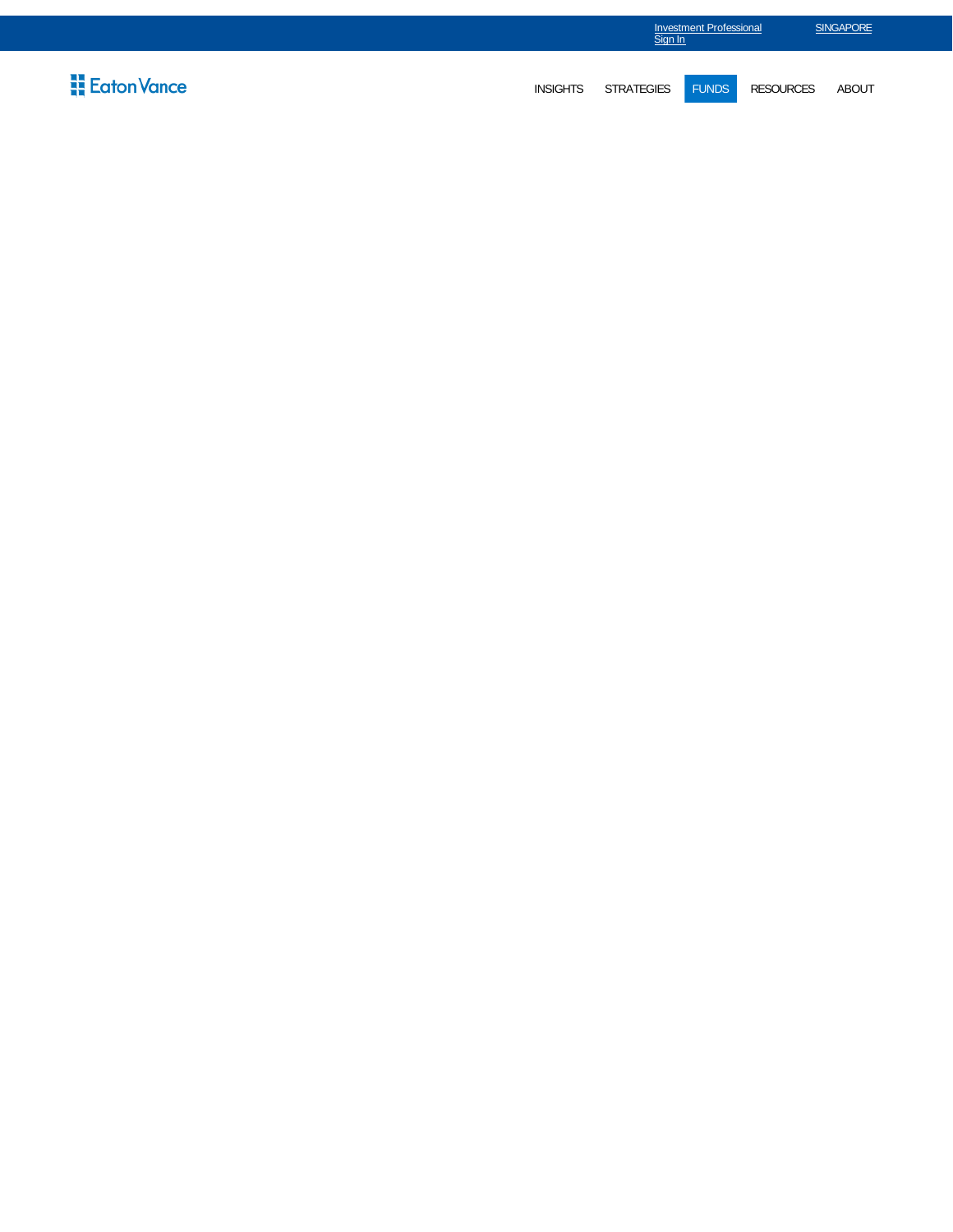# Funds

We bring professional investors seasoned experience in fundamental bottom-up and top-down investing, and global macro investing.

#### Irish UCITS Funds

## **EQUITY**

We offer actively managed global equity strategies that include top-down and bottom-up approaches for a full range of investment styles. Our equity approach is centred on pursuing risk-adjusted long-term performance to help professional investors meet their objectives. **Equity** 

## FIXED INCOME

Active management, in-depth fundamental research and downside risk management are at the core of our fixedincome approach. Specialised sector teams calibrate risk and reward as we strive to meet the unique objectives of each professional investor. Income

## ALTERNATIVES

Alternatives can play a powerful role in professional portfolios, as they offer the potential to enhance diversification, lower portfolio volatility, provide incremental income and improve risk-adjusted performance. Alternative

Irish QIAIF Funds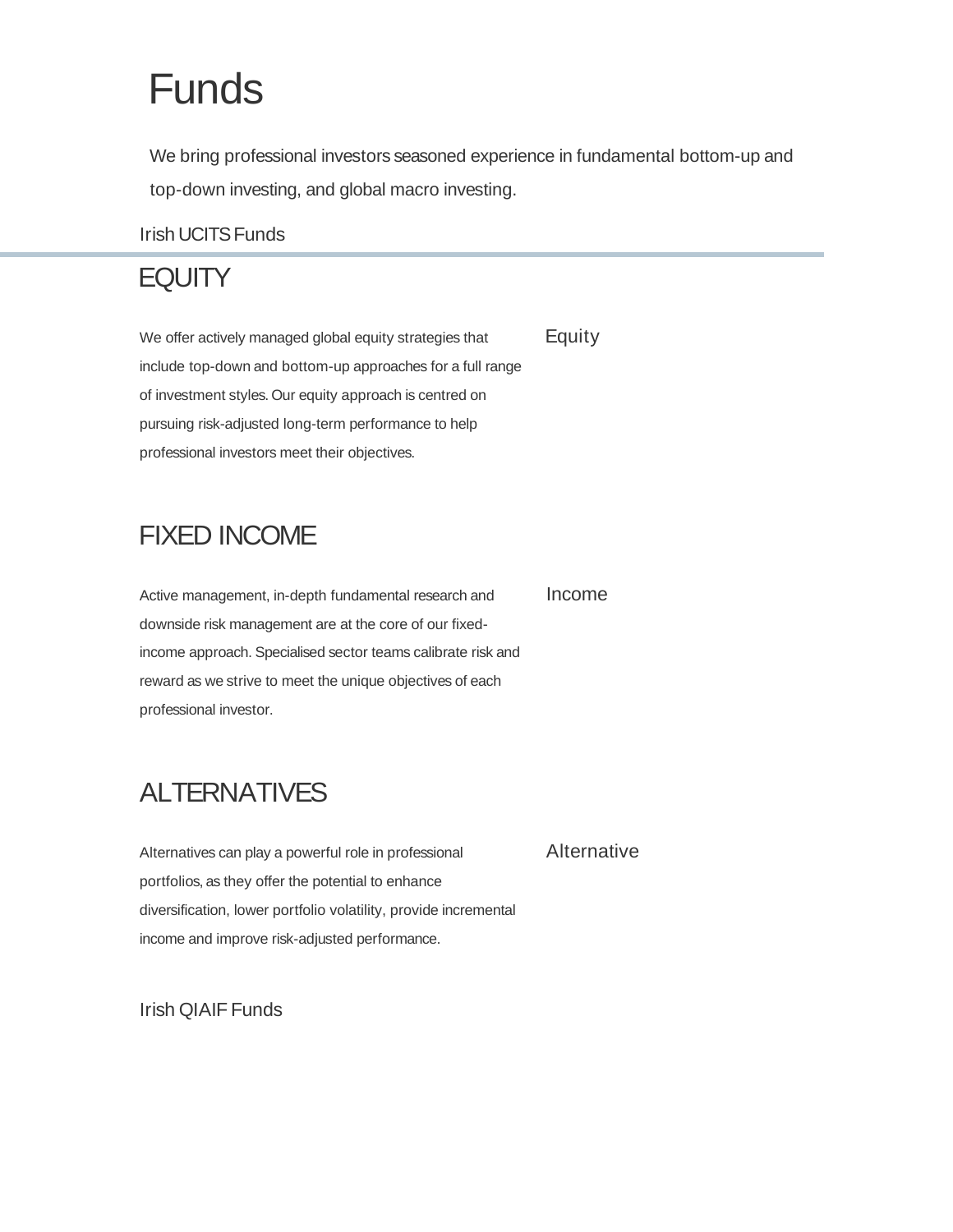#### FIXED INCOME

Active management, in-depth fundamental research and downside-risk management are at the core of our fixedincome approach. Specialised sector teams calibrate risk and reward as we strive to meet the unique objectives of each professional investor.

Cayman Island Funds

#### FIXED INCOME

Active management, in-depth fundamental research and downside risk management are at the core of our fixedincome approach. Specialised sector teams calibrate risk and reward as we strive to meet the unique objectives of each professional investor. Income

**H** Eaton Vance

| <b>H</b> Eoton                                                                                                   |                       | <b>Insights</b>          | <b>Strategies</b>   | <b>Funds</b>                          | <b>About</b> | <b>Contact</b> |
|------------------------------------------------------------------------------------------------------------------|-----------------------|--------------------------|---------------------|---------------------------------------|--------------|----------------|
| <b>INTERNATIONAL</b><br><b>HEADQUARTERS</b><br>125 Old Broad Street<br>London, EC2N 1AR<br><b>United Kingdom</b> |                       |                          |                     |                                       |              |                |
| <b>Accessibility</b>                                                                                             | <b>Privacy Policy</b> | <b>Legal Information</b> | <b>Terms of Use</b> | Principles for Responsible Investment |              |                |

Income

**. 8**